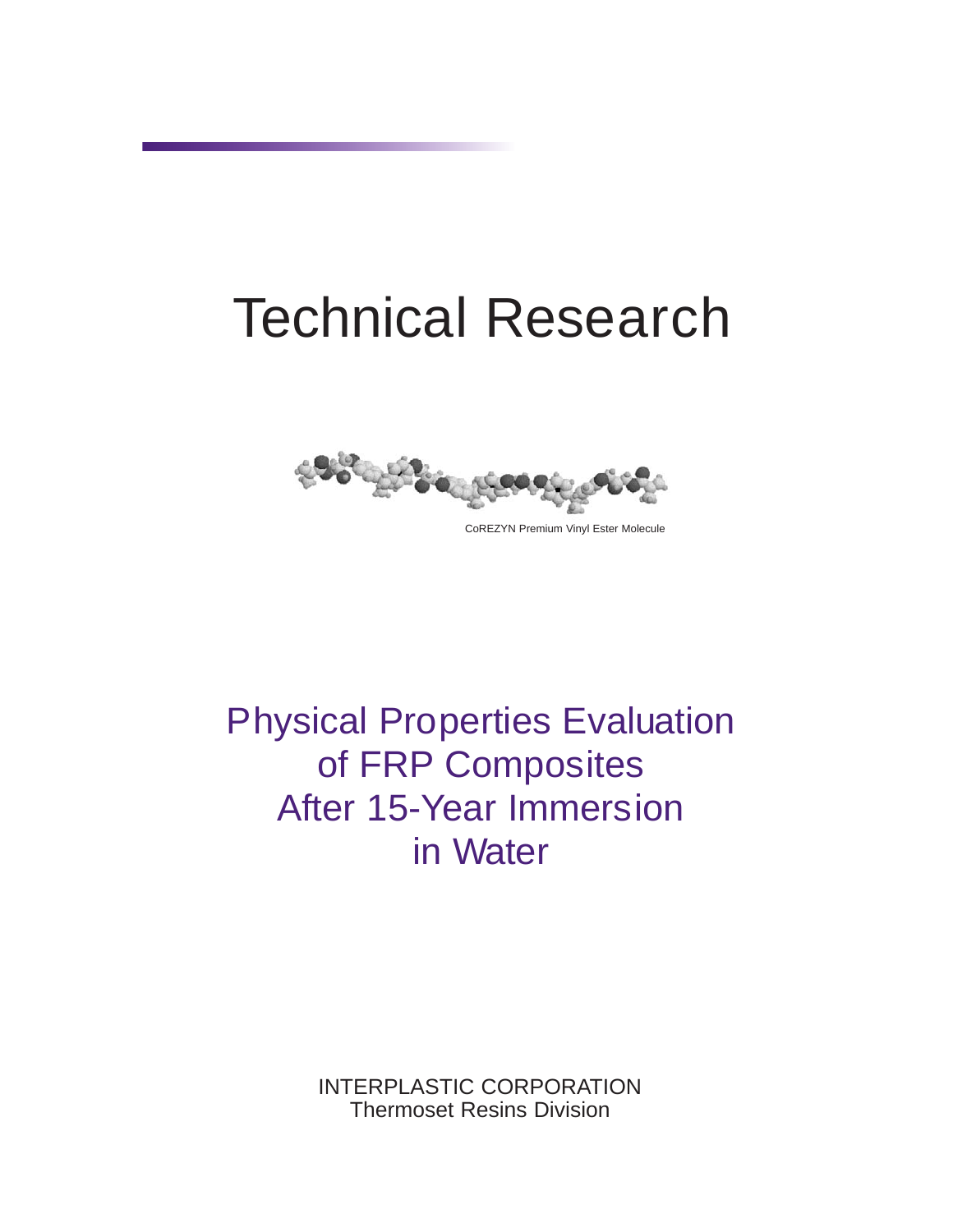#### ABSTRACT

Reinforced composites made from unsaturated polyester and vinyl ester resins are used in the construction of tanks, boats, swimming pools, baffles, pipes, and other reinforced composites. Many of these composites are designed on a strength safety factor of 5 to 10. Long-term studies span one to three years and are projected out 10 to 50 years. Field use of the designed composites can range from 10 to 50 years.

This paper presents data on the retention of a variety of physical properties after 10 and 15 years of constant water immersion. The panels were tested to evaluate the changes in properties on the composites during this long-term exposure and determine if the cross-linked polymers were being degraded. The discussions include the flexural strength, flexural modulus, and Izod impact strength.

## **INTRODUCTION**

This paper is a continuation of the 2002 paper entitled "The Effective Use of Permeation Barriers in Marine Composites to Prevent Blistering". The initial paper explored the relationship between blistering in the gel coat surface and water absorption data. It also compared water absorption and the time lapse to the first formation of blisters at ambient temperature and at two elevated temperatures.

Past studies have been done over six months to two years on composites and that data was projected out 10 to 50 years. However, there has not been actual long-term data to support those projections. Tanks, pipes and other composites used in corrosive environments have been removed from service after 10 to 25 years and evaluated to show little to no degradation of the inner, resin-rich surface.

This research looks at the testing done by resin manufacturers to standards such as ASTM C581, ASTM F5813, ASTM F1743 and ASTM F1216. It creates a link between the previous one- to two-year-long studies and the long-term service being sought by the users of composites.

Exposure to aqueous environments in applications such as brine tanks, wastewater treatment plants, livestock water tanks, septic tanks, etcetera, are growing. This data could be used to project the longterm performance of composites in these and other aqueous exposures.

#### **EXPERIMENTAL**

Three resins were used in the study. The  $CoREZYN^{\circledR}$ CORVE8117 thixotropic vinyl ester resin, (hereafter referred to as the vinyl ester), the isophthalic resin used is a two-stage isophthalic resin designed for corrosion applications; and the orthophthalic resin is a type of polyester commonly on the marine market at the time the panels were made. Their physical properties are listed in Table 1.

#### GEL-COATED PANEL CONSTRUCTION

The test panels were gel-coated on both sides. A premium, neopentyl glycol-isophthalic gel coat was catalyzed with 2% of 9% active oxygen MEKP. Then it was drawn down at 20 mils (0.51 mm) thick by 8 in. (203.2 mm) wide, on two plates of glass. It was cured for two hours at ambient temperature.

Next the laminates were made with fiberglass and resin at a 1:2 ratio. Each of the resins was catalyzed with 1.5% of 9% active oxygen MEKP containing a high dimer content. Each gel-coated plate was laminated with four plies of 0.75-oz (230 g/m2) chopped strand fiberglass mat. The panels were pressed together before they gelled, taking care to eliminate entrapped air.

### **SKIN-COATED LAMINATE CONSTRUCTION**

The set of panels constructed with a vinyl ester skin coat had an additional step. The glass plates were first gel-coated and then cured for two hours. To construct the laminate, the vinyl ester was catalyzed with 1.75% by weight of 9% active oxygen MEKP containing a high dimer content. Then, two plies of 0.75 oz (230 g/m2) strand fiberglass mat and the vinyl ester resin, at a 1:2 ratio, approximately 30 mils thick (0.76 mm) were put down. The vinyl ester laminate was allowed to cure until it reached a measured hardness of 5-20 using a Barber Coleman 934-1 impressor gauge.

The center reinforcing laminate was built of orthophthalic resin catalyzed with 1% of 9% active oxygen MEKP. This was followed by two plies of 0.75 oz (230 g/m2) strand fiberglass mat and orthophthalic resin at a 1:2 ratio. It was laid up on the vinyl ester skin coat and then the two panels were pressed together before they gelled, taking care to minimize entrapped air.

#### FINISHING TECHNIQUES

All of these panels were allowed to cure for 16 hours at ambient temperatures. Then they were cut into 5.5 in2 (14 cm2) panels. Their edges were coated with a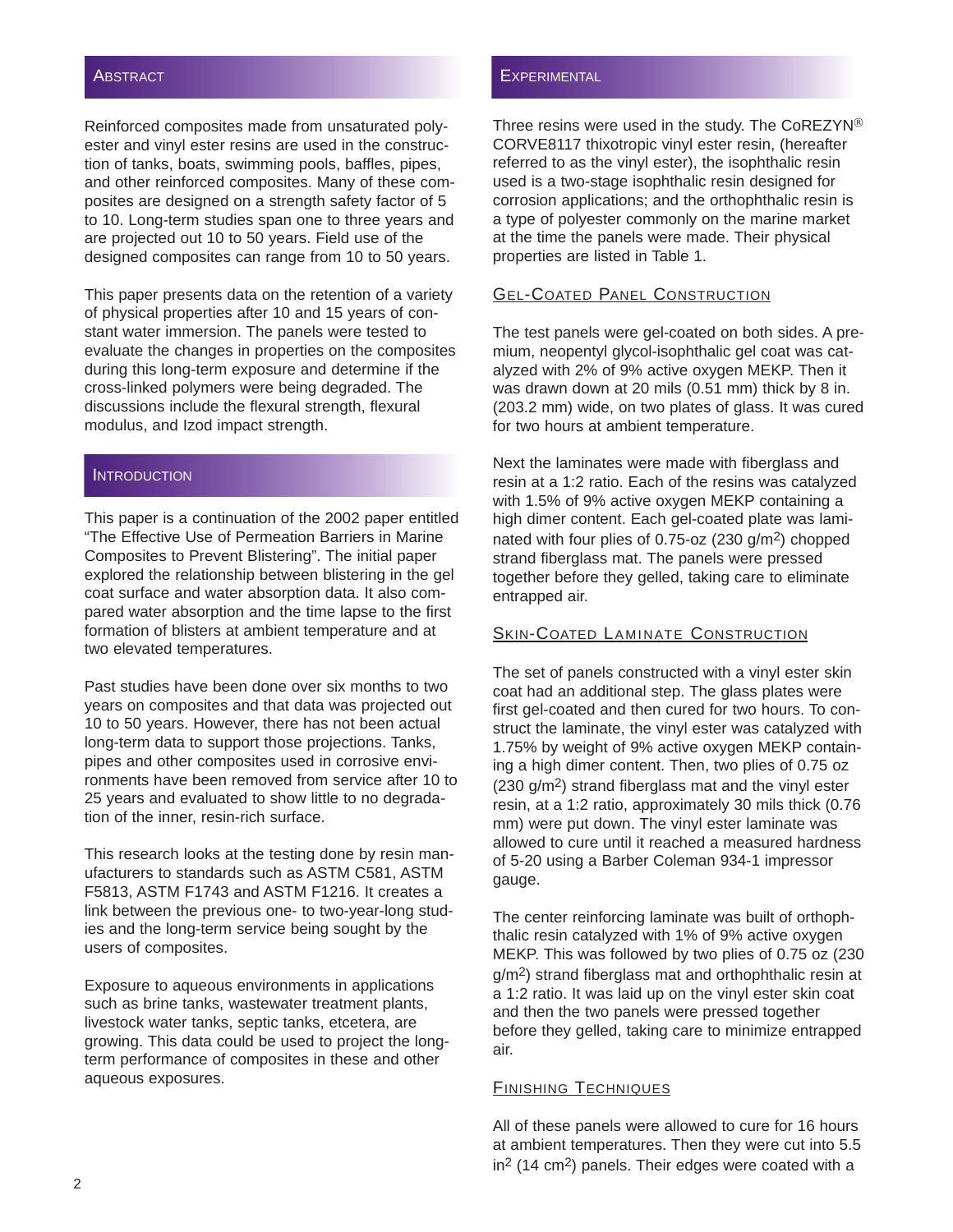thin layer of vinyl ester to seal them and prevent the possibility of water wicking into the laminate while immersed. These edge-coated panels were allowed to cure for 16 hours and then post-cured at 250°F (121°C) for two hours.

## TEST CONDITIONS

All the panels were totally immersed in a container filled with tap water. The panels were spaced to allow the water to circulate between their surfaces.

The ambient temperature immersion test was as "real world" as possible with the test temperatures ranging as high as 90°F (32°C) in the summer months, to 50°F (10°C) during the winter. The typical temperature range for a majority of the 15-year test was 65°F to 80°F (18°C to 27°C).

When the coupons were removed from the water at inspection times, they were patted dry with an absorbent cloth and allowed to adjust to room temperature. Once they reached ambient conditions, each specimen was weighed and then re-immersed in its appropriate container. After 10 and 15 years, one of the coupons from each set was removed and tested for a variety of properties such as wet physical properties, weight loss after totally drying and dry physical properties.

## RESULTS AND DISCUSSION

The long term testing reflects only three different times for each composite: an initial point, 10 years and 15 years. This is not enough data to plot and extrapolate long-term projections, but it can be analyzed to yield general trends and comparisons of the performance of the four composites.

## **WEIGHT GAIN**

All of the panels gained weight during the immersion and the data are compiled in Table 2. The vinyl ester had a fast weight gain in the initial 150 days at which time it had comparable results with the other three composites. The rate of weight gain for the vinyl ester was slowing at that time and it was surpassed by the other three composites between 150 and 300 days. The vinyl ester panel reached a steady state between 12 and 15 months when the weight gain leveled off while the other panels continued to gain weight.

The isophthalic composite continued to gain weight but the rate of uptake slowed after 400 days compared to the orthophthalic, at which time it only showed a gain of 0.1% over the next 14 years. The orthophthalic and vinyl ester/orthophthalic composites continued to gain weight over the whole test period.

The orthophthalic gained more weight than the vinyl ester/orthophthalic composite. A simple model, based on the amount of each material in the composite and the weight gain of those individual materials, reliably predicts the weight gain of the vinyl ester/orthophthalic composite. See Figure 1 for a plot of the data.

## WEIGHT LOSS OF DRY PANELS

The panels were dried to a consistent weight in a heating cycle and then their weight loss was determined and shown in Table 3.

The vinyl ester lost  $< 0.10\%$  of its weight over 15 years, the least amount of the four composite constructions and appeared to have reached equilibrium.

The other three resins had fairly consistent weight loss of 0.20% to 0.25% after 10 years.

The vinyl ester/orthophthalic composite appeared to reach an equilibriated state of 0.19% to 0.20% weight losses at 10 and 15 years respectively. This weight loss is about 2.5 times more than the amount of weight lost in the 100% vinyl ester composite.

The isophthalic and orthophthalic panels continued to lose weight with an additional 0.02% and 0.05% changes respectively between 10 and 15 years.

All this data is plotted in Figure 2.

## FLEXURAL STRENGTH OF WET PANELS

The vinyl ester had very little loss of properties after 15 years of immersion in ambient water.

The isophthalic and orthophthalic resins' properties both dropped off similarly, appeared to continue to lose strength and lost approximately 50% of their original strength over the 15-year period.

The panel made with the vinyl ester skin coat and orthophthalic interior had little loss of properties after 15 years, similar to the retention of properties of the 100% vinyl ester panel.

The flexural strength of the wet panels data is compiled in Table 4 and graphed in Figure 3.

#### FLEXURAL STRENGTH OF DRIED PANELS

After the panels were dried and their weight loss was recorded, they were tested to see how their physical properties changed over the 15-year period.

The vinyl ester and vinyl ester skin/orthophthalic panels showed very little loss over the 15-year period. The isophthalic and orthophthalic panels lost 25%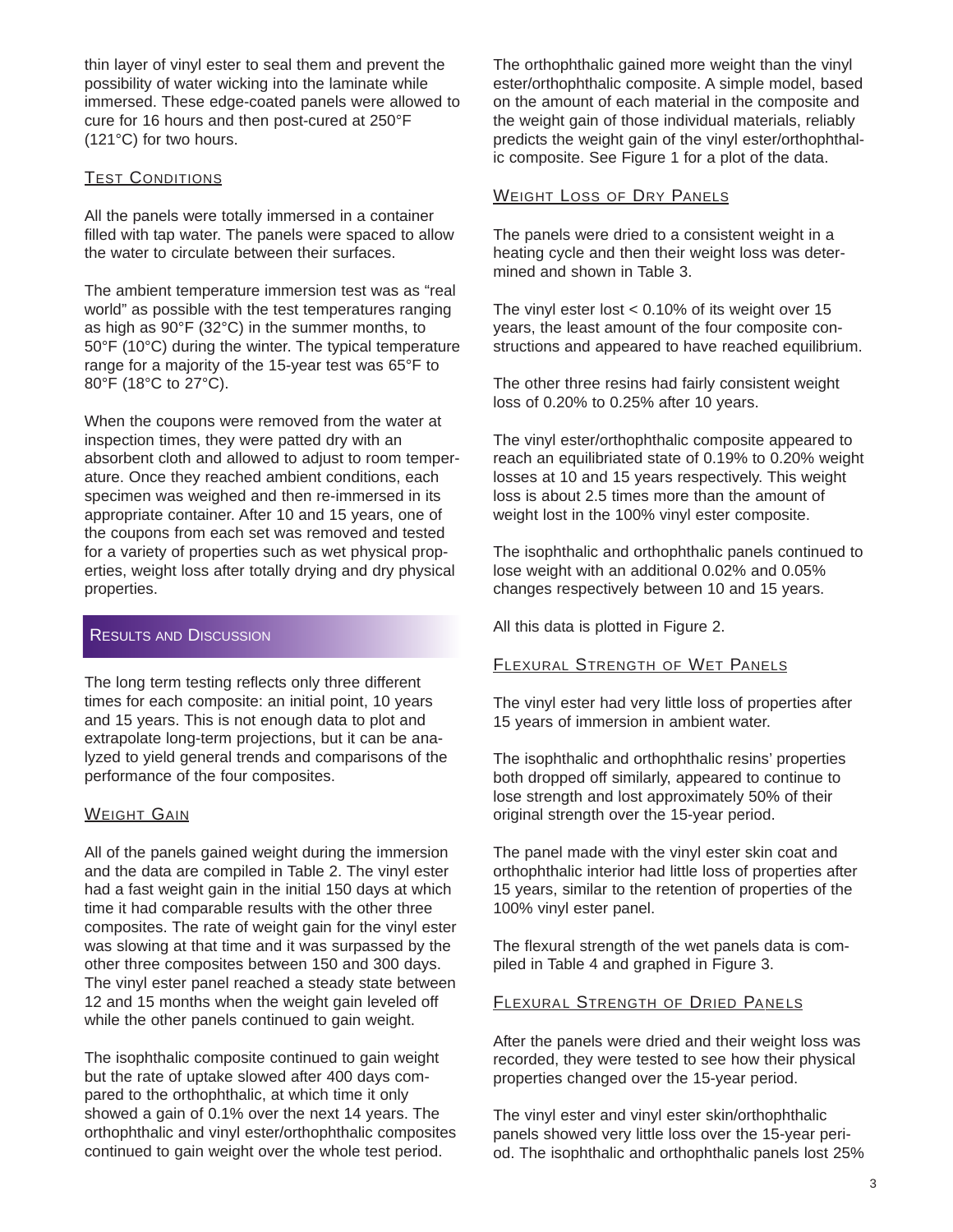to 30% of their original strengths.

The data is presented in Table 5 and graphed in Figure 4.

#### FLEXURAL MODULUS OF WET PANELS

The orthophthalic and isophthalic panels had 10% to 20% loss after 15 years while the vinyl ester and vinyl ester/orthophthalic panels statistically had no change after 15 years.

This data is compiled in Table 6 and graphed in Figure 5.

#### FLEXURAL MODULUS OF DRIED PANELS

All four panels statistically had no change in modulus over the 15-year test.

This data is presented in Table 7.

#### **IZOD IMPACT STRENGTH OF WET PANELS**

The vinyl ester/orthophthalic panel had the best performance and retained 78% to 90%. The vinyl ester was the next best at 65% to 82%. The isophthalic and orthophthalic both retained 35% to 45% in 10 to 15 years.

This data is compiled in Table 8 and graphed in Figure 6.

#### IZOD IMPACT STRENGTH OF DRIED PANELS

The vinyl ester, vinyl ester/orthophthalic and orthophthalic panels had comparable retention of Izod impact strength at 77% to 97%. The isophthalic had the poorest performance retaining 48% to 55% in 10 to 15 years.

This data is compiled in Table 9 and graphed in Figure 7.

Overall, the vinyl ester resin was rated the best in performance in the wet and dry environments. This was expected due to the polymer's corrosion resistance and excellent performance in the marine market for the past 17 years.

The second best performance was the vinyl ester/orthophthalic panel, followed by the isophthalic, and finally the orthophthalic panels.

The vinyl ester/orthophthalic composite performed almost as well as the 100% vinyl ester composite in the retention of properties. Viewing the composite as sandwich construction, the layer of vinyl ester/fiberglass on each of the surfaces acts as the skin of the

sandwich composite and the skins give the sandwich its strength. Once the integrity of the surface is disrupted, the panel fails. The vinyl ester on the surfaces of the panels performed well and retained its properties, similar to what was seen in the performance of the 100% vinyl ester composite.

The other attribute of a sandwich composite is that the thickness in the inside portion contributes to the overall stiffness, as measured by the flexural modulus. As the composite is made thicker, the panel becomes stiffer. A simple illustration of this is a 0.25-in. (6.35 mm) thick piece of wood compared to a 1-in. (25.4 mm) thick piece. The thicker piece of wood is stiffer (harder to bend).

The isophthalic and orthophthalic composites did not have a high retention of initial flexural strength and showed a continual drop to lower than 55% over the 15-year test period. After drying, the recovery to 75% of their original properties is an indication that the polymer was not being degraded as much as the blister formation seen in the panels lead us to believe. The blisters may have been caused by a disruption at the fiberglass-resin interface.

Overall, the vinyl ester showed the best retention as a wet and a dry composite. This resin is very corrosionresistant and does not degrade like other polymers.

Future work should include additional analysis of the composite to determine the mechanism that is causing the loss of properties.

## **REFERENCE**

This work is based on the original technical paper entitled *Evaluation of Marine Composites' Physical Properties After 15-Year Immersion in Water,* published in 2004, by David J. Herzog and Paul P. Burrell, on behalf of Interplastic Corporation. It is available from the American Composites Manufacturing Association (ACMA).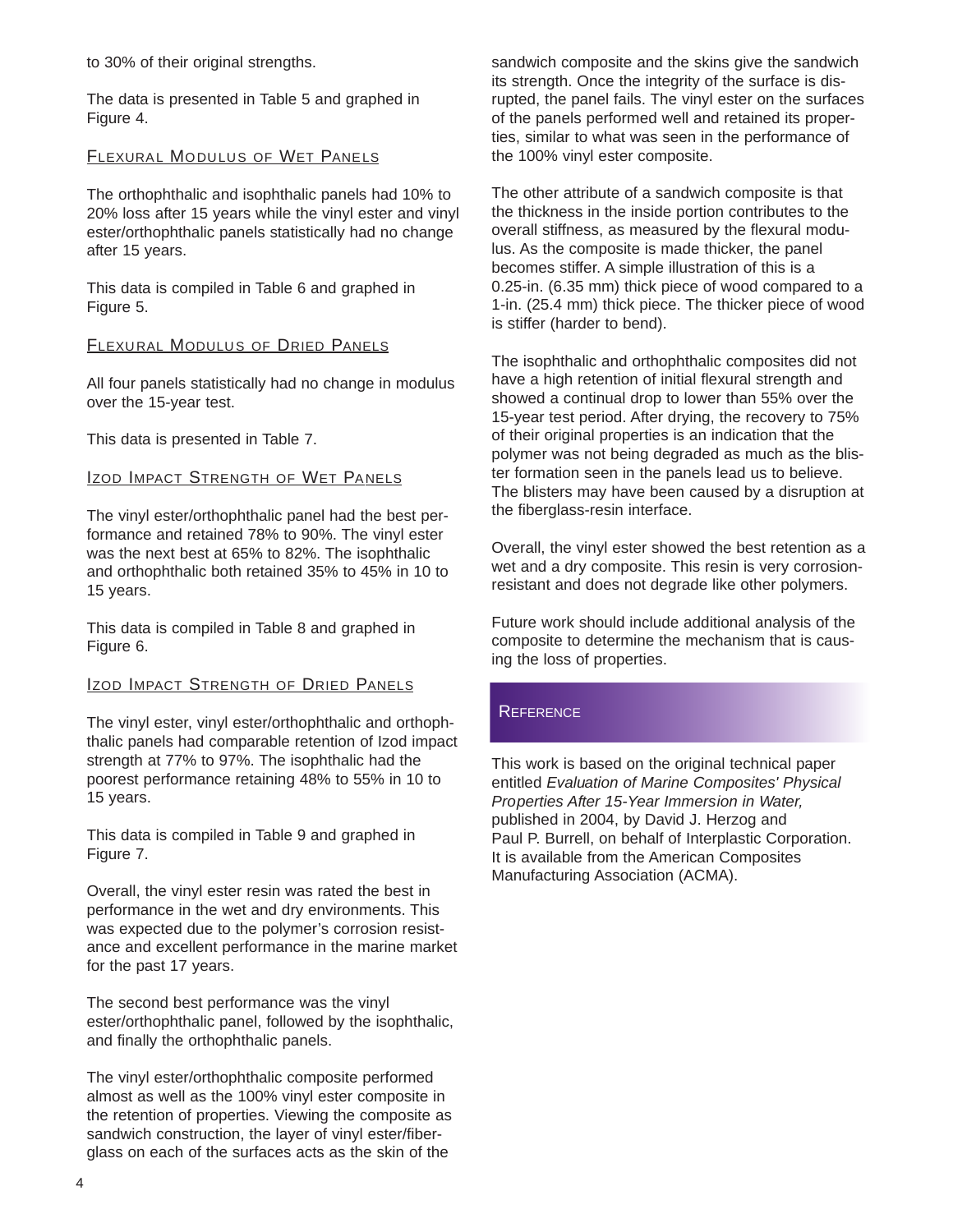| <b>PROPERTY</b>          | <b>ASTM</b>       | <b>UNITS</b>              | <b>ORTHOPHTHALIC</b> | <b>SOPHTHALIC</b> | <b>VINYL ESTER</b> |
|--------------------------|-------------------|---------------------------|----------------------|-------------------|--------------------|
| <b>Flexural Strength</b> | D790              | psi (MPa)                 | 16,300 (112)         | 18,500 (128)      | 16,900 (117)       |
| <b>Flexural Modulus</b>  | D790              | ksi (GPa)                 | 545 (3.76)           | 518 (3.57)        | 438 (3.02)         |
| <b>Tensile Strength</b>  | D638              | psi (MPa)                 | 8,600 (59.3)         | 10,300 (71.0)     | 11,500 (79.3)      |
| <b>Tensile Modulus</b>   | D638              | ksi (GPa)                 | 632 (4.36)           | 565 (3.90)        | 446 (3.08)         |
| Tensile Elongation       | D638              | $\%$                      | 1.5                  | 2.0               | 6.0                |
| <b>Heat Distortion</b>   | D648              | $\mathrm{P}F/\mathrm{P}C$ | 163(73)              | 188 (87)          | 222 (106)          |
| <b>Barcol Hardness</b>   | D <sub>2565</sub> | 934-1 Gauge               | 39                   | 46                | 36                 |
| <b>Glass Transition</b>  | $\star$           | $\mathrm{P}F/\mathrm{P}C$ | 145 (63)             | 201 (94)          | 232 (111)          |

# Table 1: Clear Casting Physical Properties

\*Tested according to Interplastic test method CRSTP 92, which is similar to ASTM E1640-99.

# Figure 1: Weight Gain

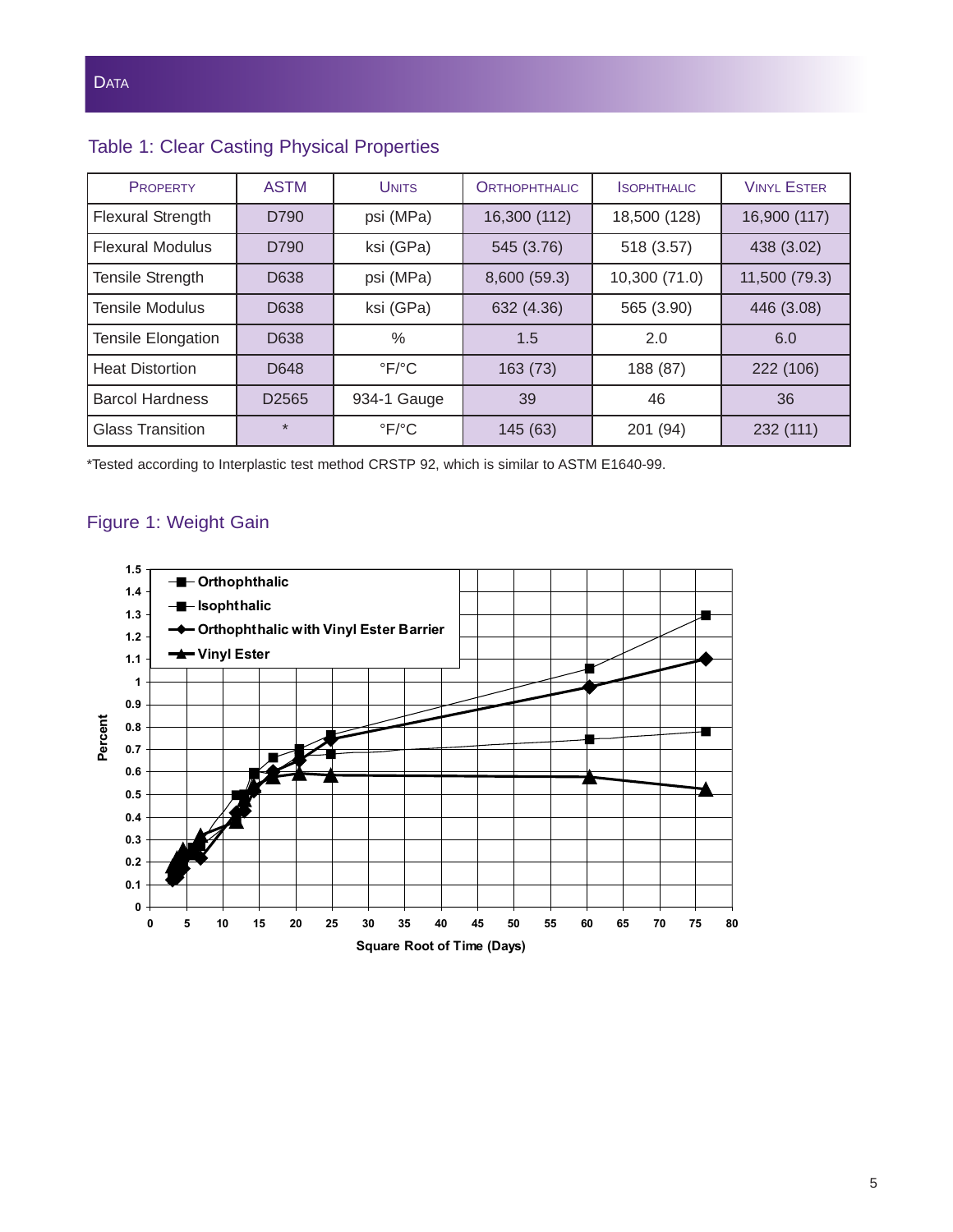Table 2: Percent Weight Gain

| <b>DAYS</b> | <b>ORTHOPHTHALIC</b> | <b>SOPHTHALIC</b> | <b>ORTHOPHTHALIC WITH</b><br><b>VINYL ESTER BARRIER</b> | <b>VINYL ESTER</b> |
|-------------|----------------------|-------------------|---------------------------------------------------------|--------------------|
| 10          | 0.123                | 0.138             | 0.119                                                   | 0.812              |
| 14          | 0.156                | 0.162             | 0.133                                                   | 0.517              |
| 21          | 0.203                | 0.201             | 0.172                                                   | 0.257              |
| 35          | 0.242                | 0.262             | 0.243                                                   | 0.241              |
| 49          | 0.272                | 0.291             | 0.218                                                   | 0.317              |
| 140         | 0.395                | 0.495             | 0.418                                                   | 0.381              |
| 168         | 0.476                | 0.499             | 0.428                                                   | 0.475              |
| 203         | 0.590                | 0.596             | 0.517                                                   | 0.537              |
| 287         | 0.661                | 0.596             | 0.601                                                   | 0.577              |
| 420         | 0.702                | 0.666             | 0.650                                                   | 0.593              |
| 616         | 0.765                | 0.679             | 0.744                                                   | 0.584              |
| 3650        | 1.057                | 0.745             | 0.976                                                   | 0.577              |
| 5840        | 1.293                | 0.778             | 1.101                                                   | 0.524              |

# Figure 2: Weight Loss



# Table 3: Percent Weight Loss

| Years | Orthophthalic | <b>Isophthalic</b> | Orthophthalic with<br><b>Vinyl Ester Barrier</b> | <b>Vinyl Ester</b> |
|-------|---------------|--------------------|--------------------------------------------------|--------------------|
| 10    | 0.219         | 0.217              | 0.204                                            | 0.100              |
| 15    | 0.236         | 0.231              | 0.189                                            | 0.088              |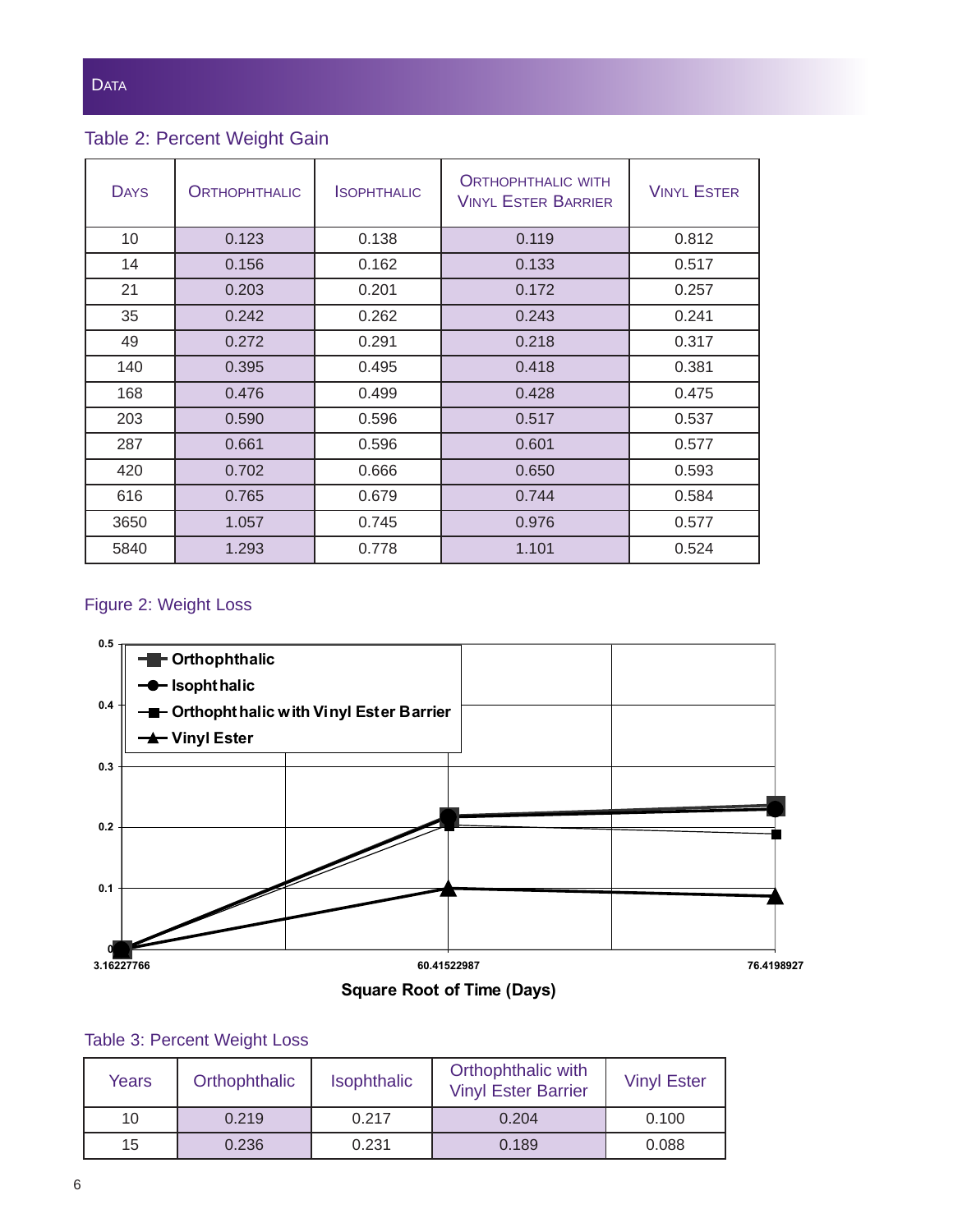

Figure 3: Flexural Strength of Wet Coupons



# Table 4: Flexural Strength of Wet Coupons, psi (MPa)

| Years   | Orthophthalic | <b>Isophthalic</b> | Orthophthalic with<br><b>Vinyl Ester Barrier</b> | <b>Vinyl Ester</b> |
|---------|---------------|--------------------|--------------------------------------------------|--------------------|
| Initial | 26,000 (179)  | 27,500 (190)       | 23,400 (161)                                     | 26,900 (186)       |
| 10      | 18,200 (126)  | 19,500 (134)       | 19,500 (134)                                     | 26,400 (182)       |
| 15      | 14,800 (102)  | 14,100 (97.2)      | 21,900 (151)                                     | 24,300 (168)       |

# Figure 4: Flexural Strength of Dry Coupons

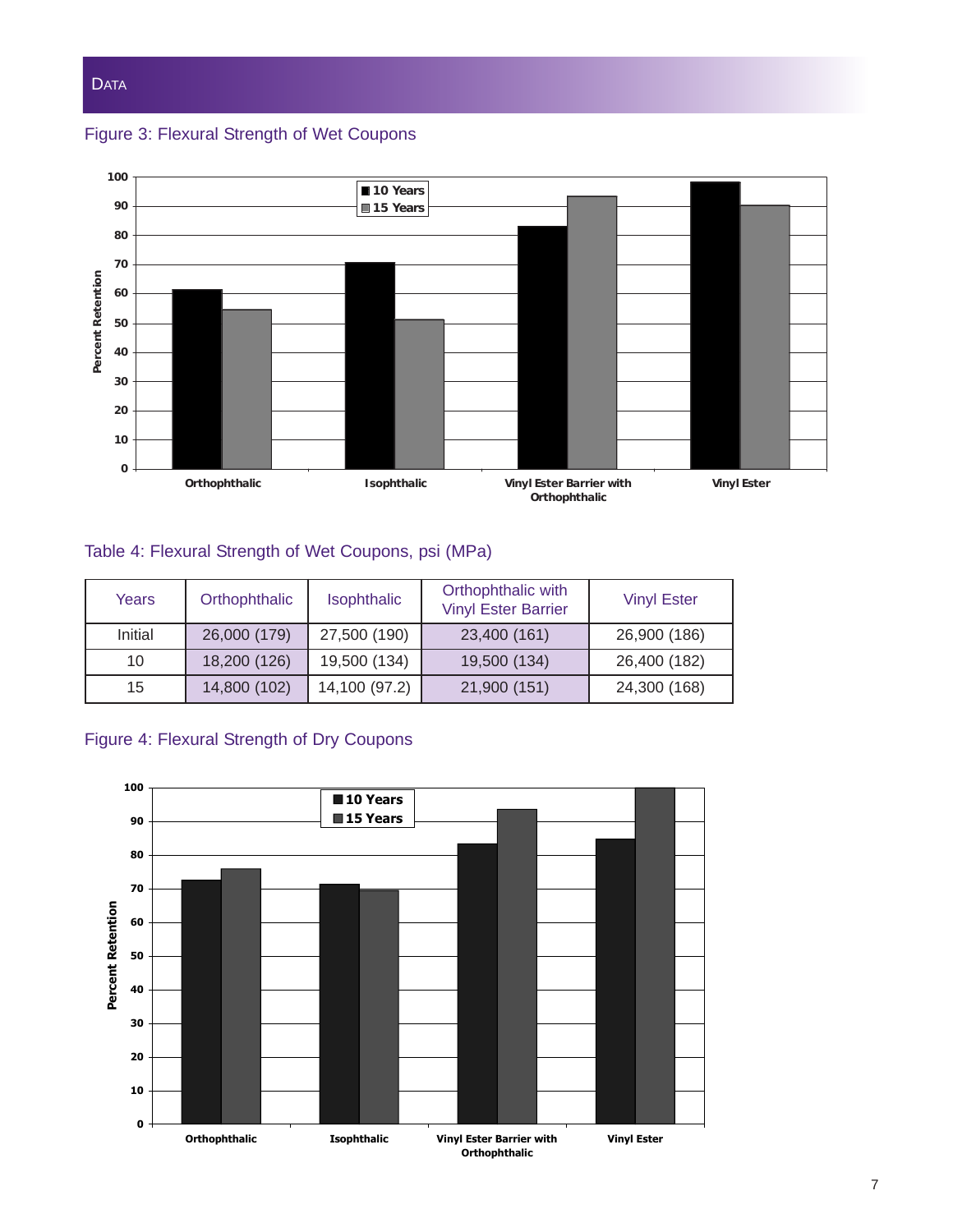Table 5: Flexural Strength of Dried Coupons, psi (MPa)

| Years   | Orthophthalic | <b>Isophthalic</b> | Orthophthalic with<br><b>Vinyl Ester Barrier</b> | <b>Vinyl Ester</b> |
|---------|---------------|--------------------|--------------------------------------------------|--------------------|
| Initial | 26,000 (179)  | 27,500 (190)       | 23,400 (161)                                     | 26,900 (186)       |
| 10      | 23,300 (161)  | 19,600 (135)       | 19,500 (134)                                     | 22,800 (157)       |
| 15      | 22,300 (154)  | 19,100 (132)       | 21,900 (151)                                     | 26,900 (186)       |

# Figure 5: Flexural Modulus of Wet Coupons



# Table 6: Flexural Modulus of Wet Coupons, ksi (GPa)

| Years   | Orthophthalic | <b>Isophthalic</b> | Orthophthalic with<br><b>Vinyl Ester Barrier</b> | <b>Vinyl Ester</b> |
|---------|---------------|--------------------|--------------------------------------------------|--------------------|
| Initial | 1,380 (9.52)  | 1,320 (9.10)       | 1,300 (8.97)                                     | 1,260 (8.69)       |
| 10      | 1,190(8.21)   | 1,280 (8.83)       | 1,210 (8.34)                                     | 1,290 (8.90)       |
| 15      | 1,050 (7.24)  | 1,160(8.00)        | 1,320 (9.10)                                     | 1,410 (9.72)       |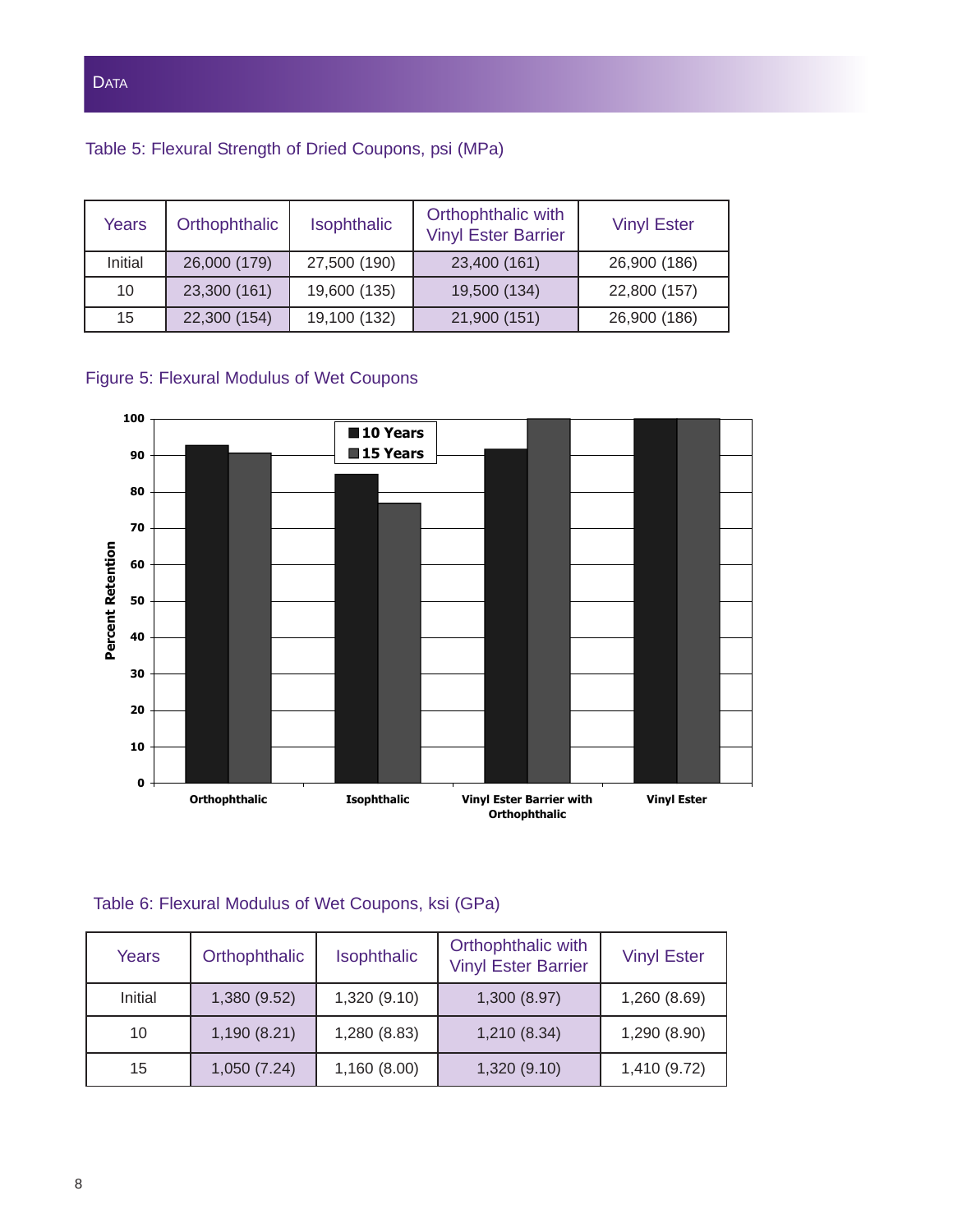

Figure 6: Impact Strength of Wet Coupons



Table 7: Flexural Modulus of Dried Coupons, ksi (GPa)

| Years   | Orthophthalic | Isophthalic  | Orthophthalic with<br><b>Vinyl Ester Barrier</b> | <b>Vinyl Ester</b> |
|---------|---------------|--------------|--------------------------------------------------|--------------------|
| Initial | 1,380 (9.52)  | 1,320 (9.10) | 1,300 (8.97)                                     | 1,260 (8.69)       |
| 10      | 1,290(8.90)   | 1,310 (9.03) | 1,210 (8.34)                                     | 1,250 (8.62)       |
| 15      | 1,470 (10.3)  | 1,310 (9.03) | 1,320 (9.10)                                     | 1,290 (8.90)       |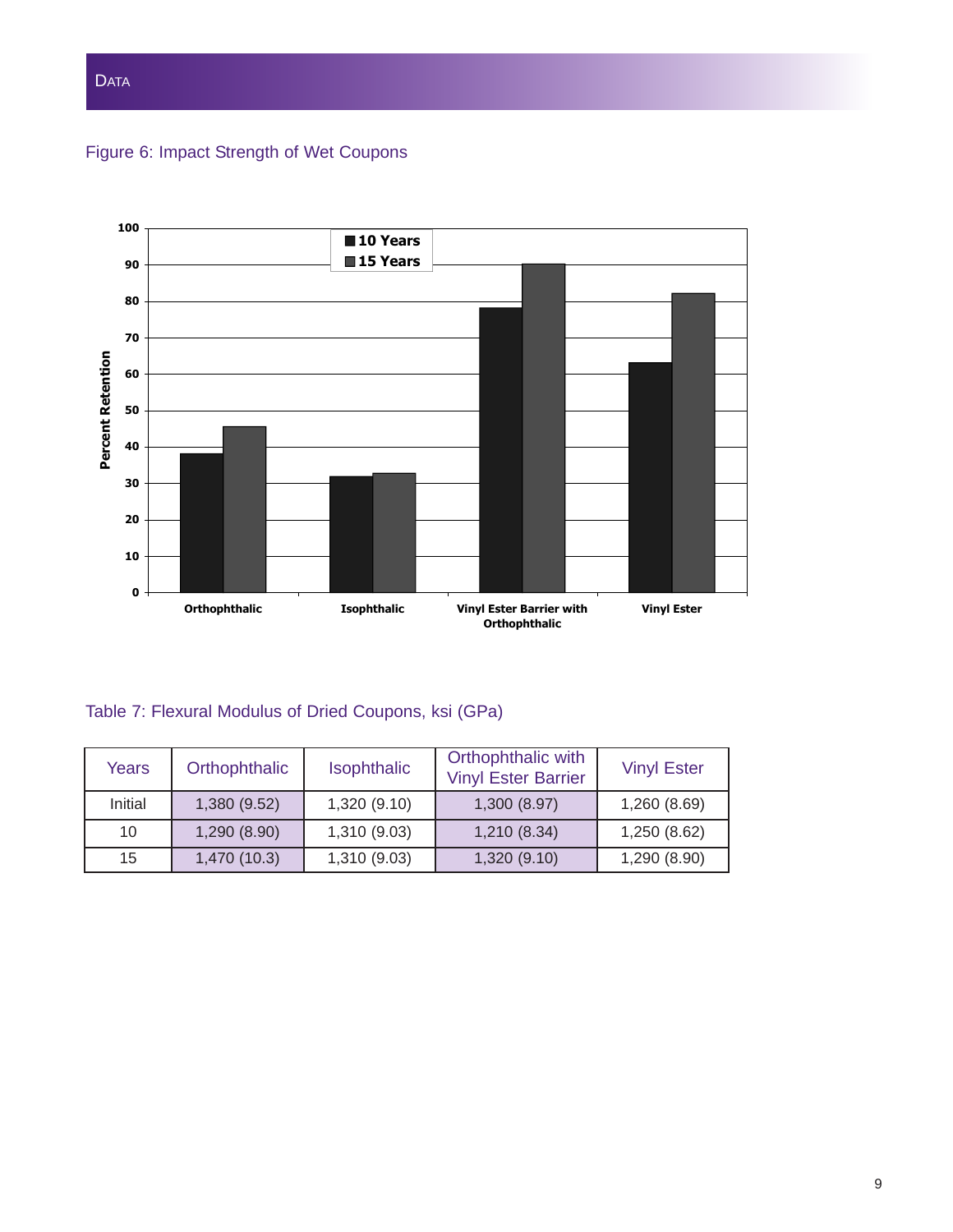## **DATA**

Figure 7: Impact Strength of Dry Coupons



## Table 8: Noticed Izod Impact Strength of Wet Coupons, ft lb/in. (cm N/cm)

| Years   | Orthophthalic | <b>Isophthalic</b> | Orthophthalic with<br><b>Vinyl Ester Barrier</b> | <b>Vinyl Ester</b> |
|---------|---------------|--------------------|--------------------------------------------------|--------------------|
| Initial | 11.5(615)     | 11.3(604)          | 13.3(711)                                        | 8.40 (449)         |
| 10      | 5.30(283)     | 3.60(193)          | 10.4 (556)                                       | 5.30(283)          |
| 15      | 5.60(299)     | 3.70 (199)         | 12.0 (642)                                       | 6.00(321)          |

# Table 9: Notched Izod Impact Strength of Dried Coupons, ft lb/in. (cm N/cm)

| Years   | Orthophthalic | <b>Isophthalic</b> | Orthophthalic with<br><b>Vinyl Ester Barrier</b> | <b>Vinyl Ester</b> |
|---------|---------------|--------------------|--------------------------------------------------|--------------------|
| Initial | 11.5(615)     | 11.3(604)          | 13.3(711)                                        | 8.40 (449)         |
| 10      | 12.9 (690)    | 5.70 (305)         | 10.4(556)                                        | 6.50(348)          |
| 15      | 12.0 (642)    | 6.30(337)          | 12.0(642)                                        | 8.10(433)          |